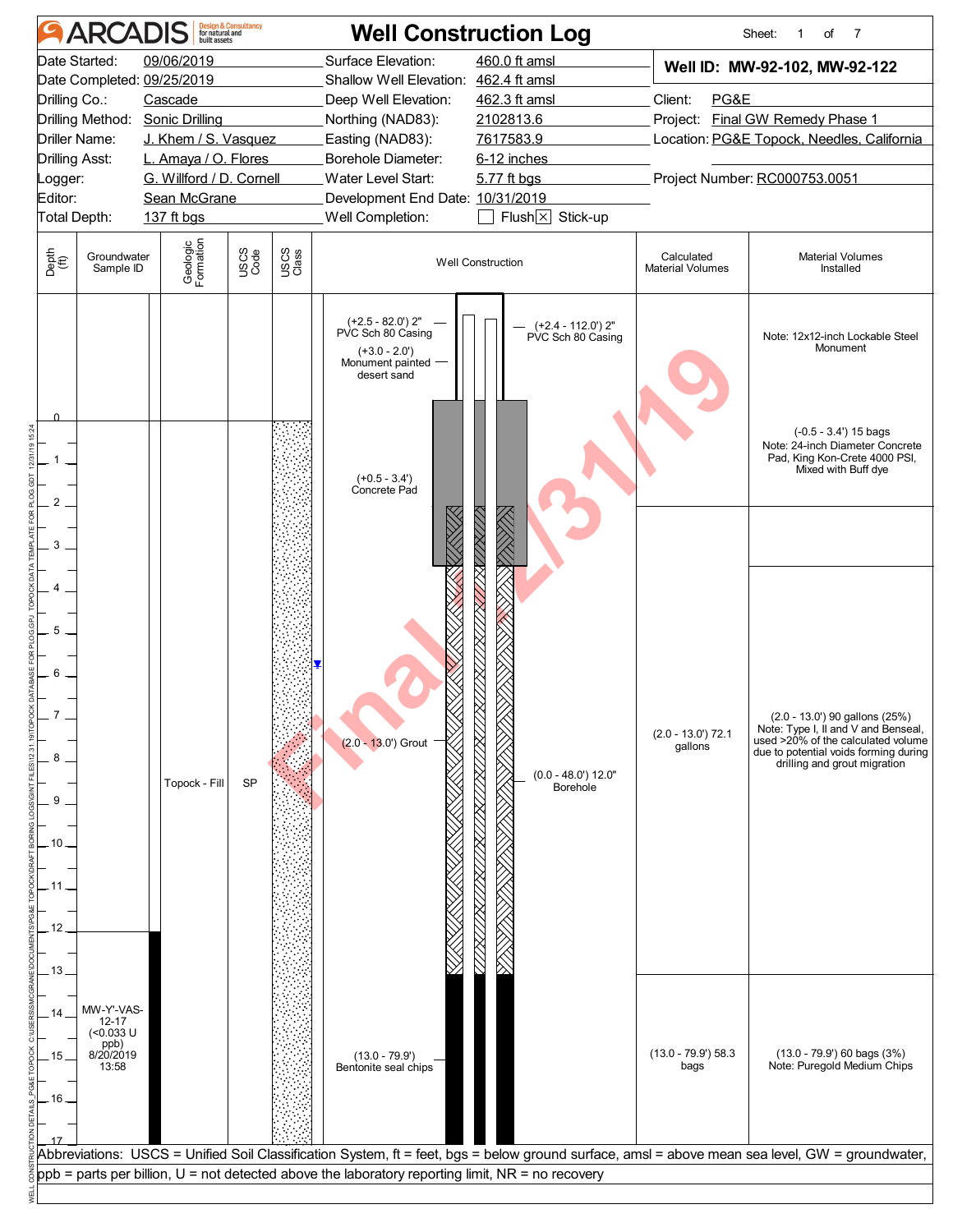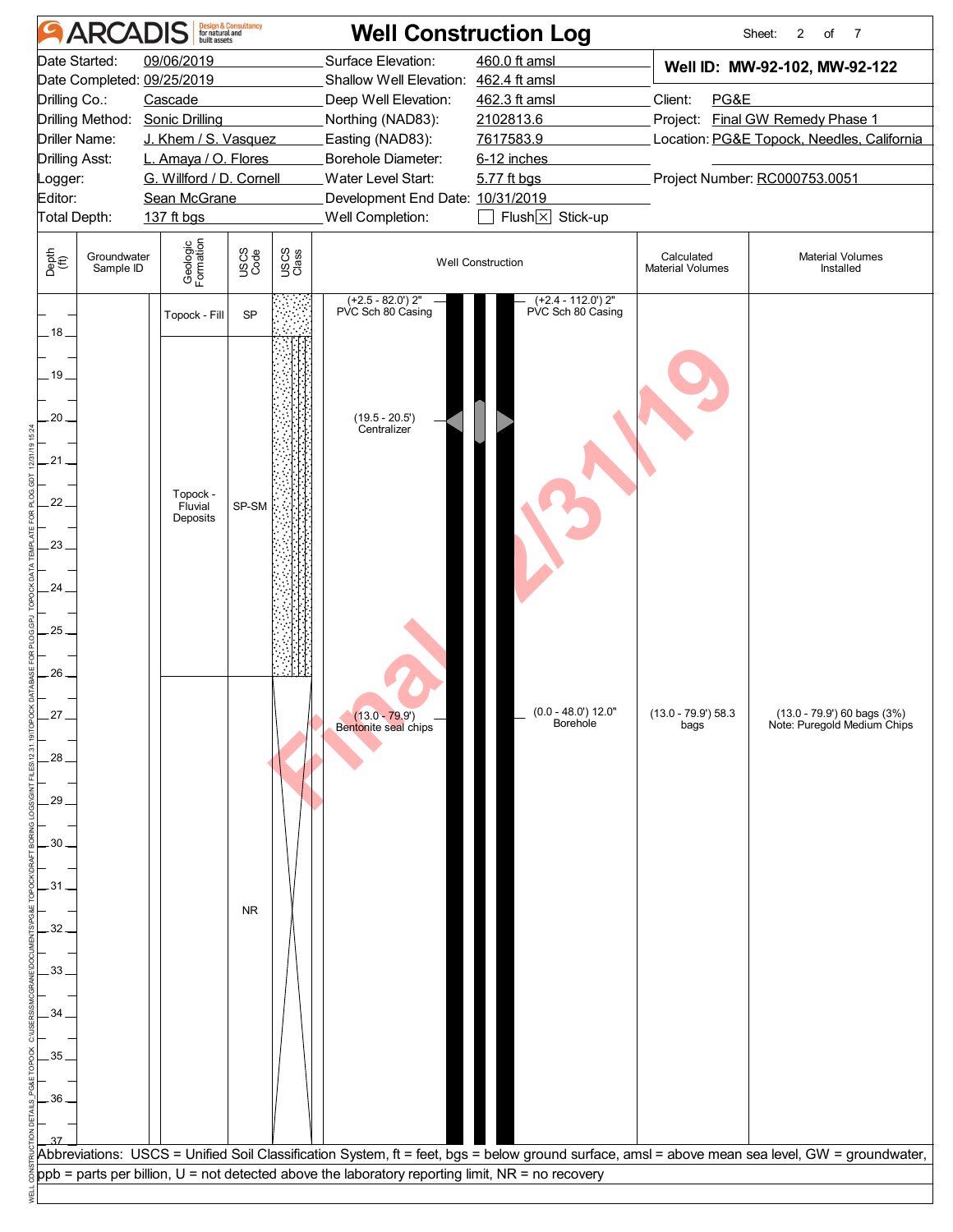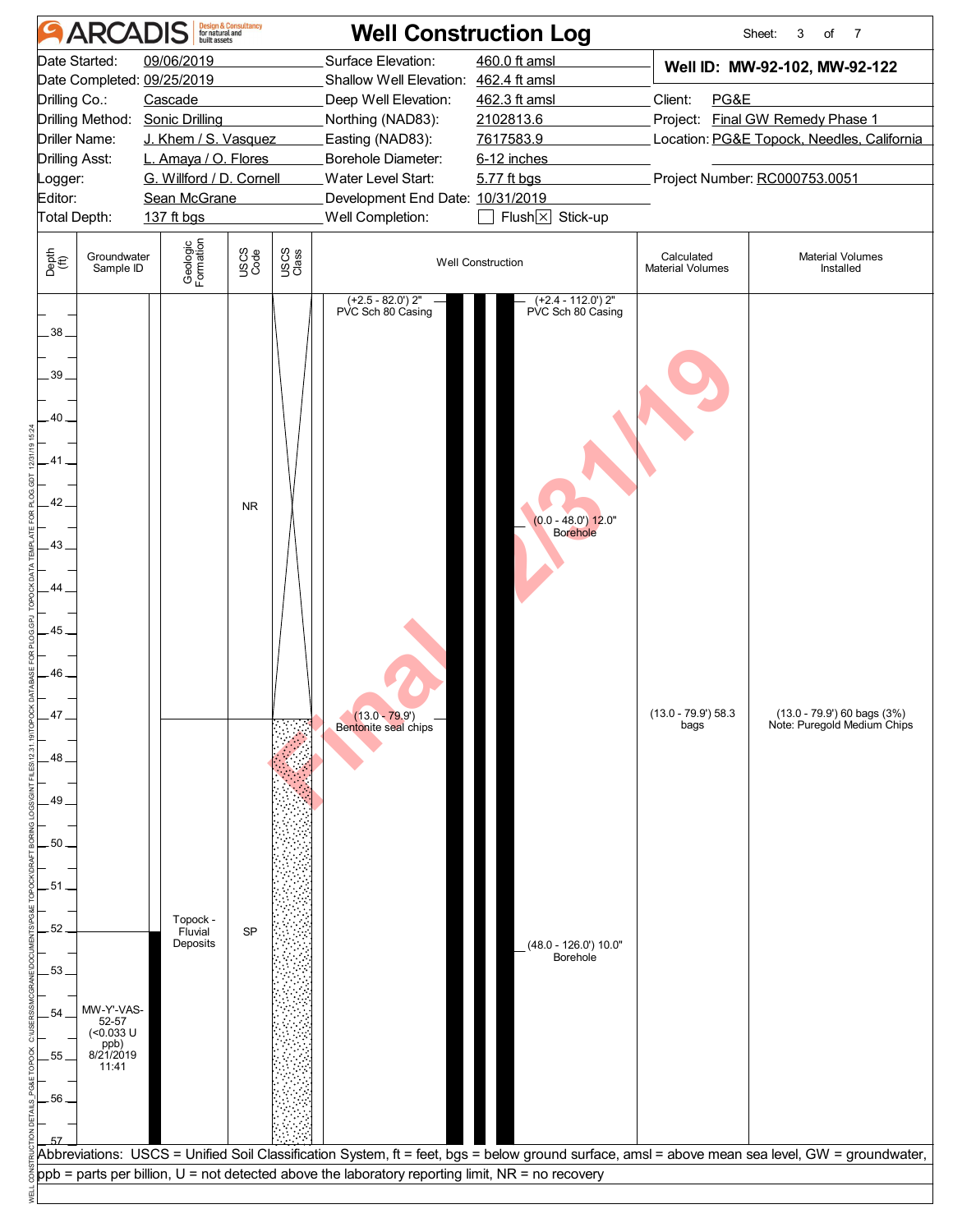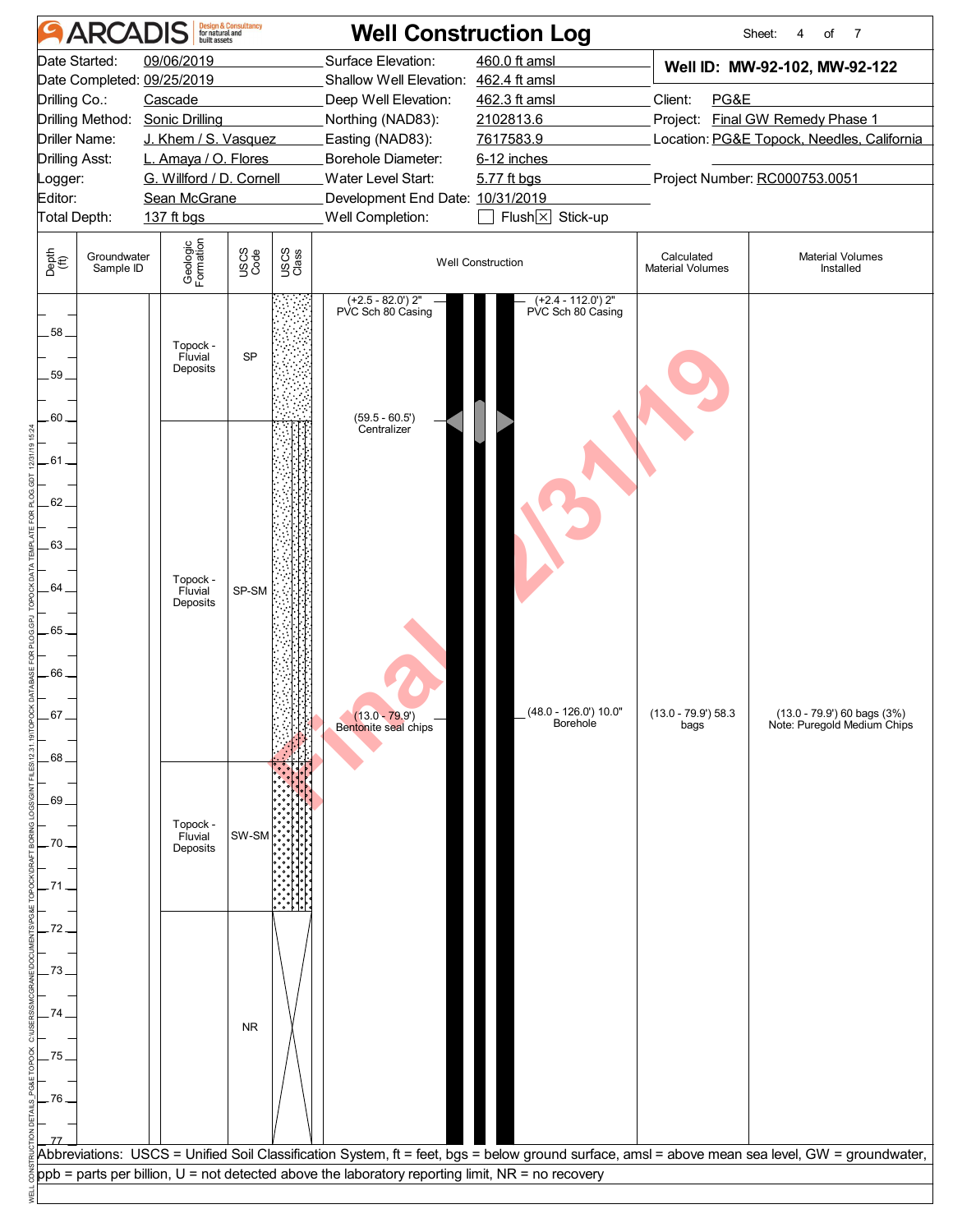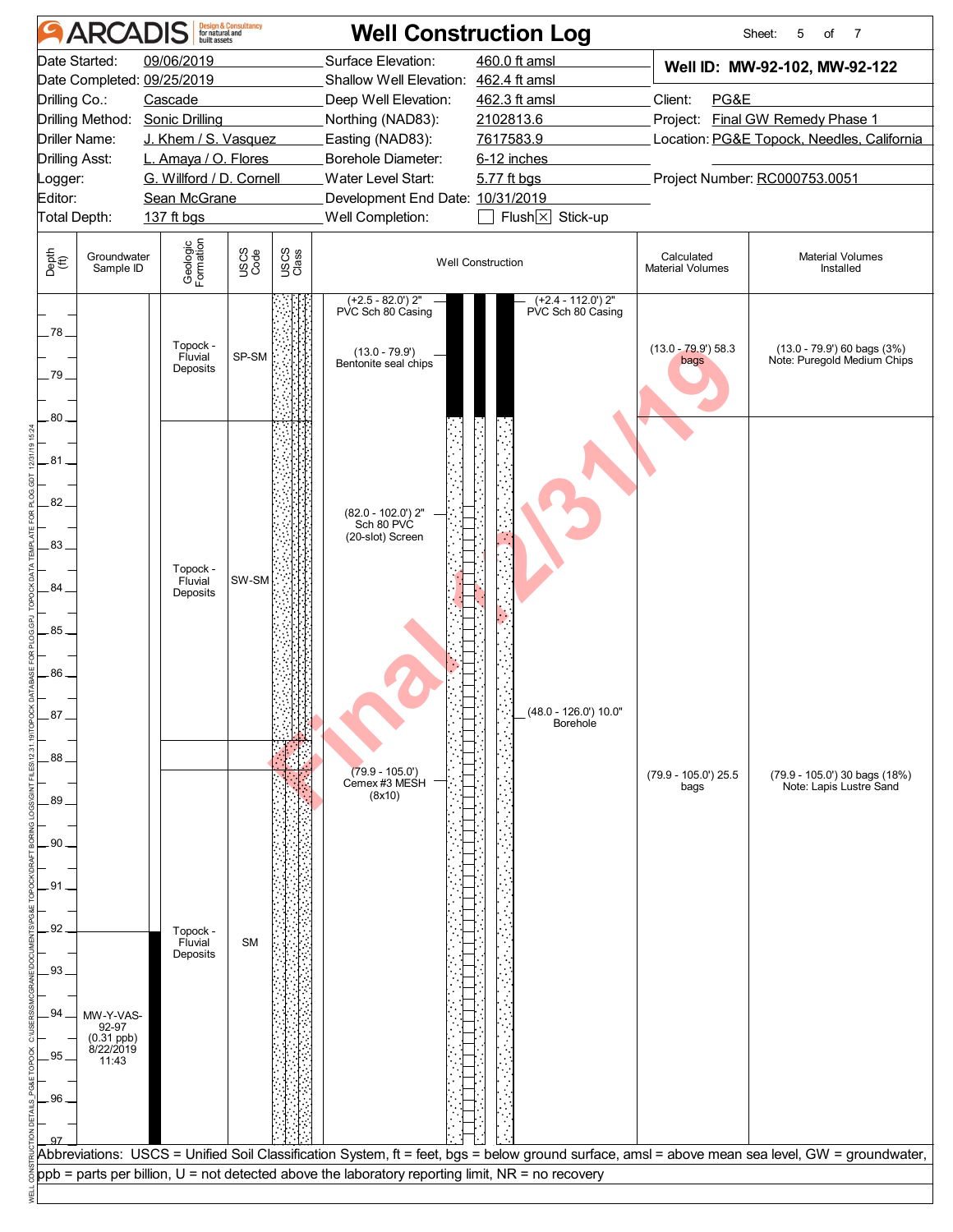![](_page_5_Figure_0.jpeg)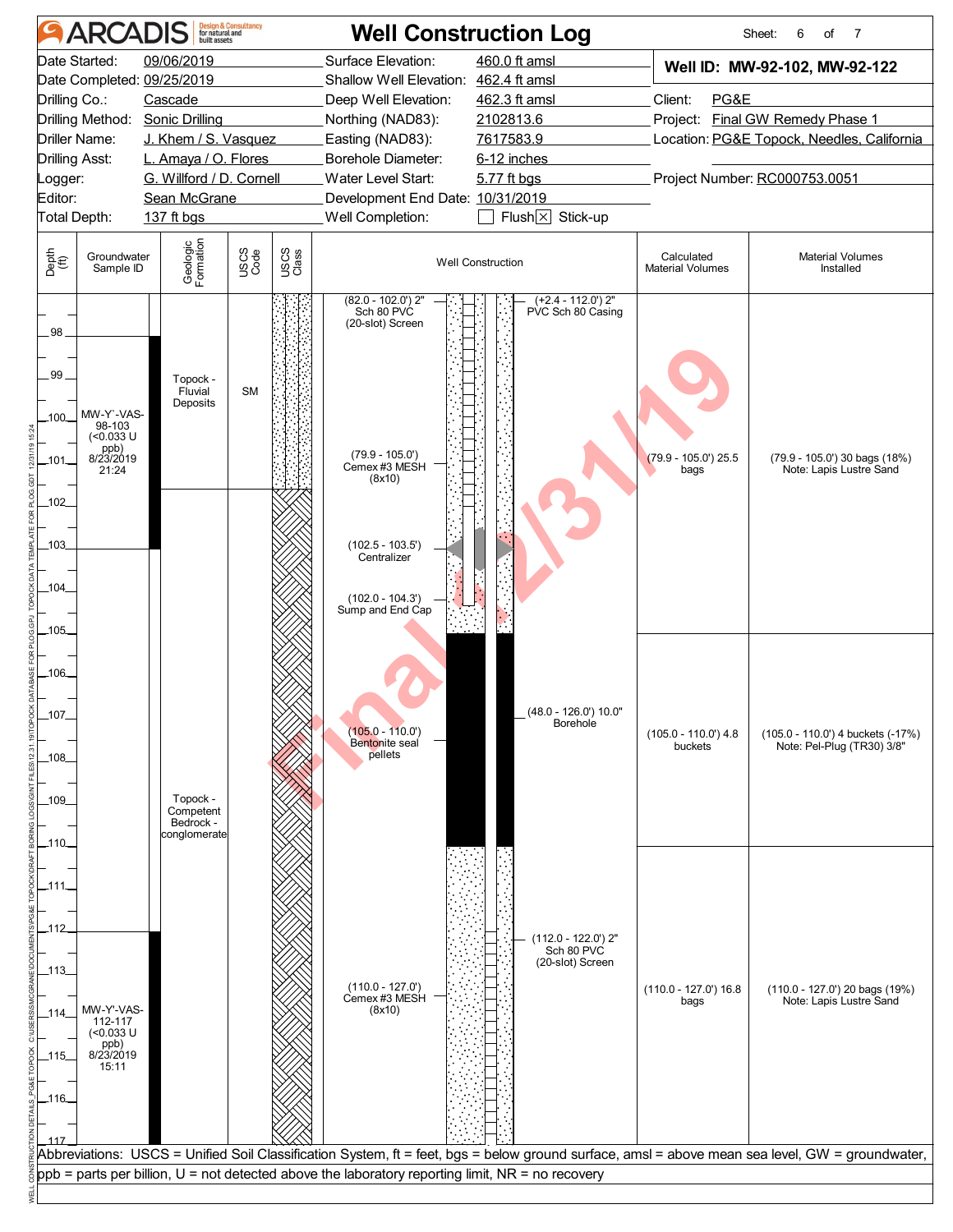![](_page_6_Figure_0.jpeg)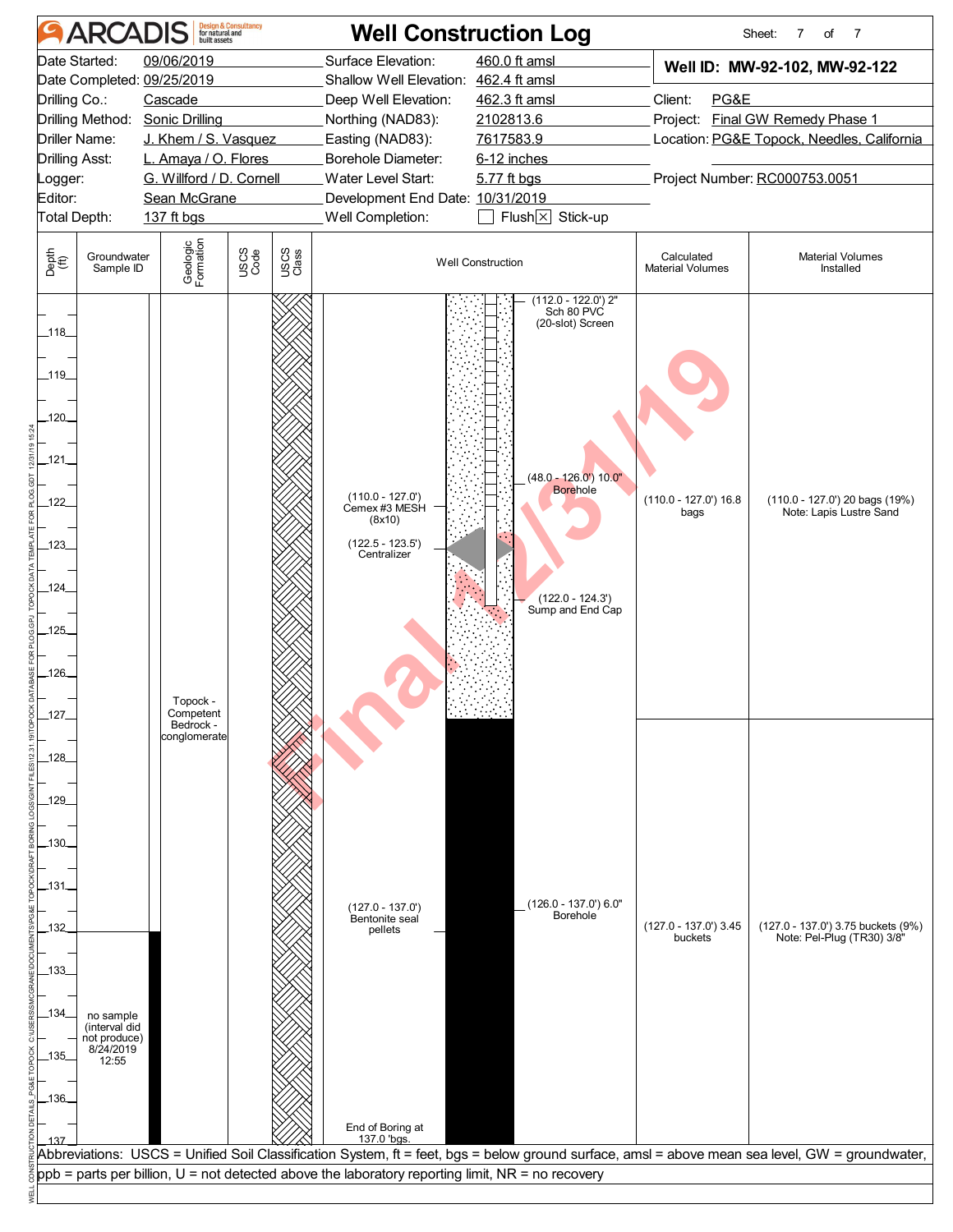![](_page_7_Figure_0.jpeg)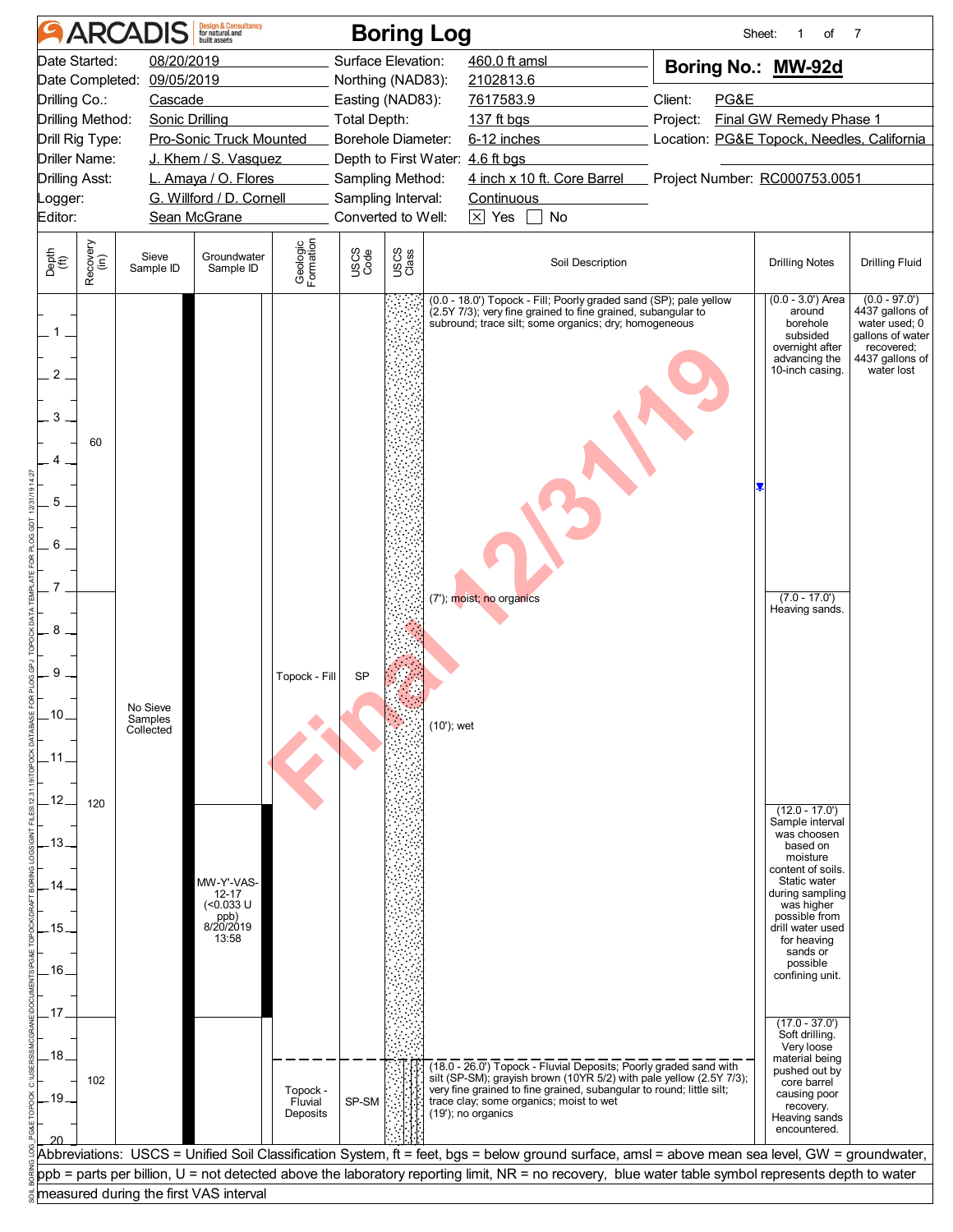![](_page_8_Figure_0.jpeg)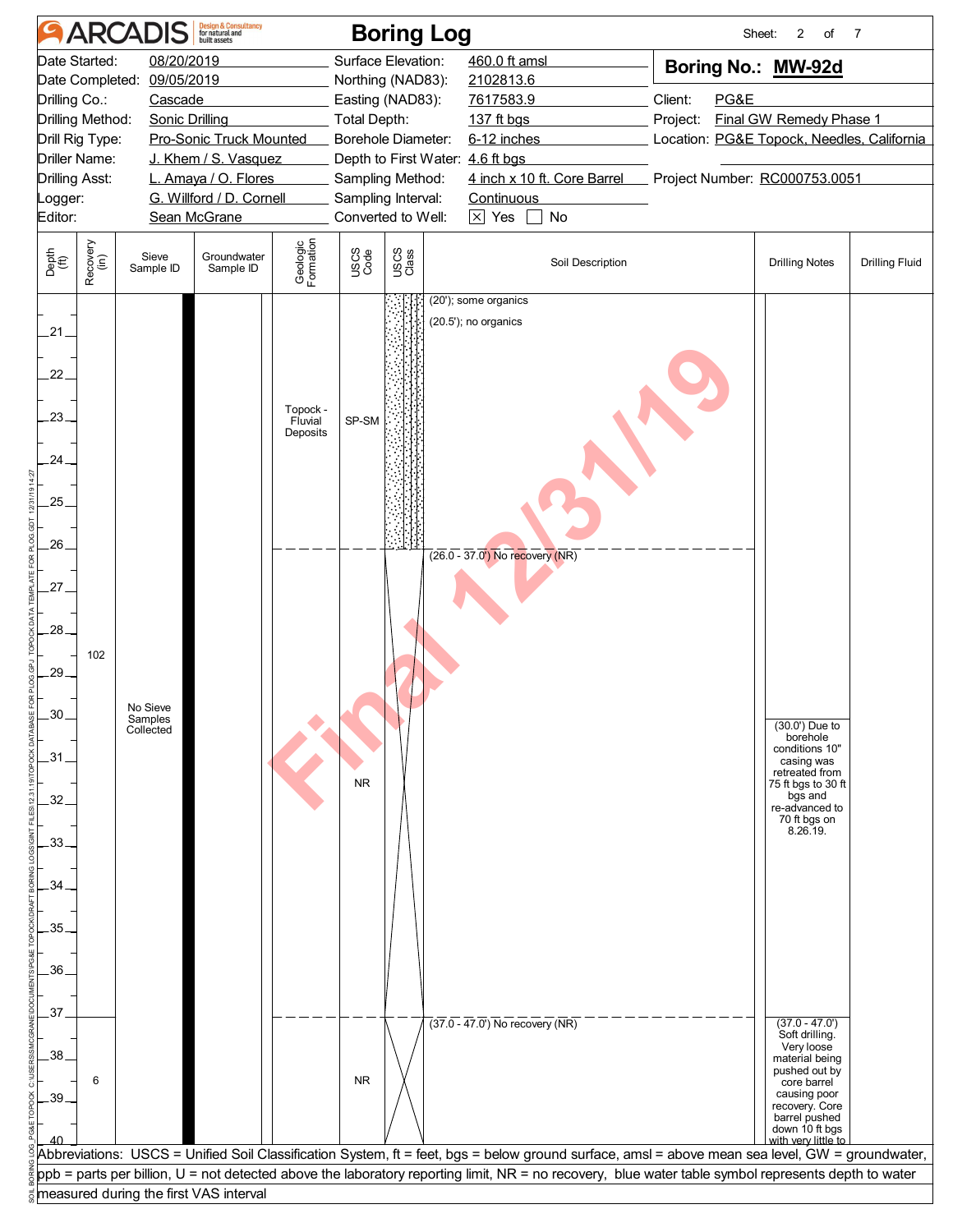![](_page_9_Figure_0.jpeg)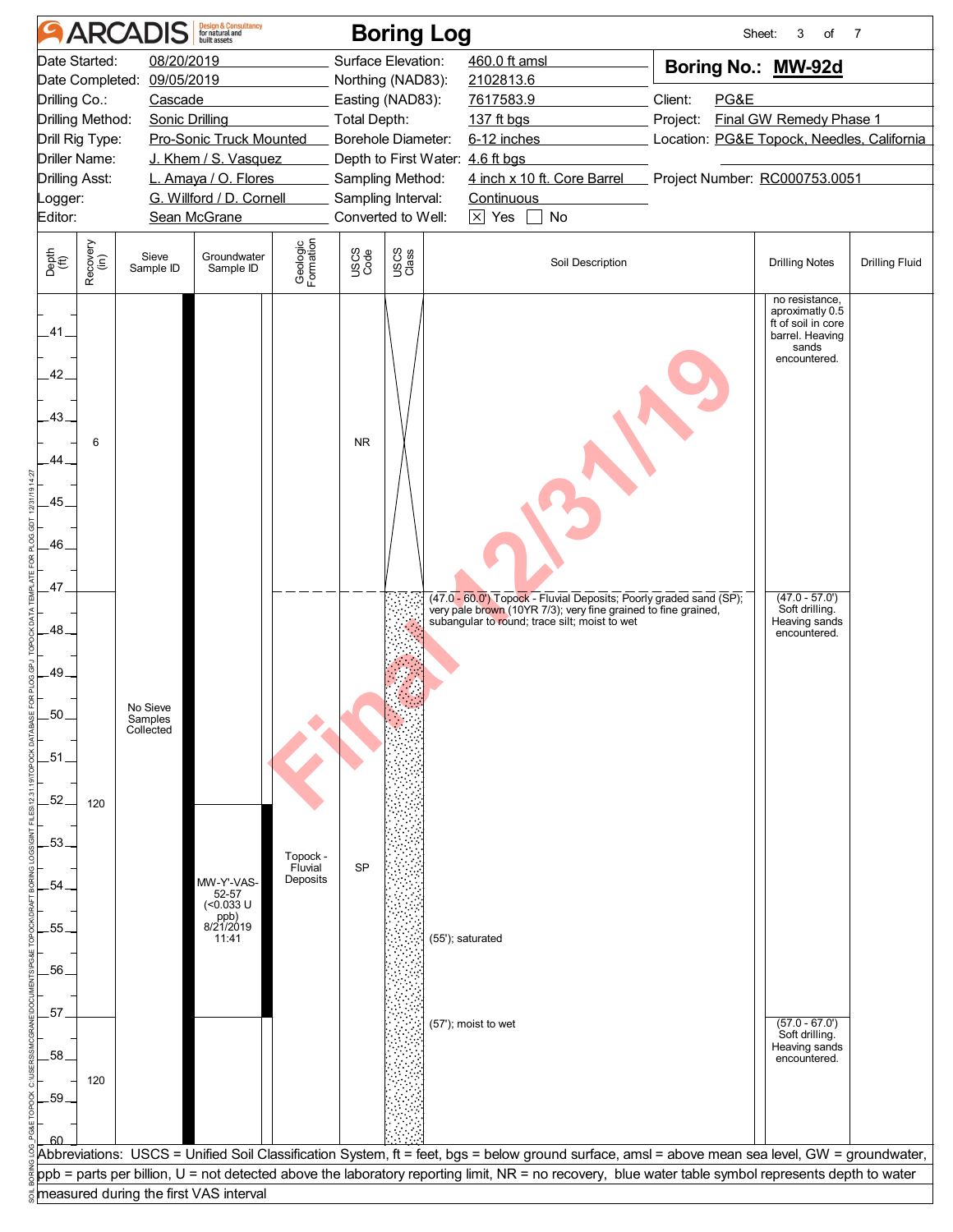| 08/20/2019<br>Surface Elevation:<br>Date Started:<br>460.0 ft amsl<br>Boring No.: MW-92d<br>Date Completed:<br>09/05/2019<br>Northing (NAD83):<br>2102813.6<br>Drilling Co.:<br>Client:<br>PG&E<br>Cascade<br>Easting (NAD83):<br>7617583.9<br><b>Final GW Remedy Phase 1</b><br>Drilling Method:<br>Sonic Drilling<br>Total Depth:<br>137 ft bgs<br>Project:<br>Drill Rig Type:<br>Pro-Sonic Truck Mounted<br>Borehole Diameter:<br>6-12 inches<br>Location: PG&E Topock, Needles, California<br>Driller Name:<br>J. Khem / S. Vasquez<br>Depth to First Water: 4.6 ft bgs<br>4 inch x 10 ft. Core Barrel<br>Project Number: RC000753.0051<br>Drilling Asst:<br>L. Amaya / O. Flores<br>Sampling Method:<br>G. Willford / D. Cornell<br>Sampling Interval:<br>Continuous<br>Logger:<br>Converted to Well:<br>$\boxed{\times}$ Yes<br>$\Box$ No<br>Editor:<br>Sean McGrane<br>Geologic<br>Formation<br>Recovery<br>(in)<br>USCS<br>Class<br>USCS<br>Code<br>Depth<br>(ft)<br>Groundwater<br>Sieve<br>Soil Description<br><b>Drilling Notes</b><br>Sample ID<br>Sample ID<br>(60.0 - 68.0') Topock - Fluvial Deposits; Poorly graded sand with<br>silt (SP-SM); very pale brown (10YR 7/3); very fine grained to very<br>fine grained, subangular to round; little medium grained grained<br>.61.<br>sand, subangular to round; little silt; wet<br>62.<br>$-63$ . | <b>Drilling Fluid</b> |
|-------------------------------------------------------------------------------------------------------------------------------------------------------------------------------------------------------------------------------------------------------------------------------------------------------------------------------------------------------------------------------------------------------------------------------------------------------------------------------------------------------------------------------------------------------------------------------------------------------------------------------------------------------------------------------------------------------------------------------------------------------------------------------------------------------------------------------------------------------------------------------------------------------------------------------------------------------------------------------------------------------------------------------------------------------------------------------------------------------------------------------------------------------------------------------------------------------------------------------------------------------------------------------------------------------------------------------------------------------------------|-----------------------|
|                                                                                                                                                                                                                                                                                                                                                                                                                                                                                                                                                                                                                                                                                                                                                                                                                                                                                                                                                                                                                                                                                                                                                                                                                                                                                                                                                                   |                       |
|                                                                                                                                                                                                                                                                                                                                                                                                                                                                                                                                                                                                                                                                                                                                                                                                                                                                                                                                                                                                                                                                                                                                                                                                                                                                                                                                                                   |                       |
|                                                                                                                                                                                                                                                                                                                                                                                                                                                                                                                                                                                                                                                                                                                                                                                                                                                                                                                                                                                                                                                                                                                                                                                                                                                                                                                                                                   |                       |
|                                                                                                                                                                                                                                                                                                                                                                                                                                                                                                                                                                                                                                                                                                                                                                                                                                                                                                                                                                                                                                                                                                                                                                                                                                                                                                                                                                   |                       |
|                                                                                                                                                                                                                                                                                                                                                                                                                                                                                                                                                                                                                                                                                                                                                                                                                                                                                                                                                                                                                                                                                                                                                                                                                                                                                                                                                                   |                       |
|                                                                                                                                                                                                                                                                                                                                                                                                                                                                                                                                                                                                                                                                                                                                                                                                                                                                                                                                                                                                                                                                                                                                                                                                                                                                                                                                                                   |                       |
|                                                                                                                                                                                                                                                                                                                                                                                                                                                                                                                                                                                                                                                                                                                                                                                                                                                                                                                                                                                                                                                                                                                                                                                                                                                                                                                                                                   |                       |
|                                                                                                                                                                                                                                                                                                                                                                                                                                                                                                                                                                                                                                                                                                                                                                                                                                                                                                                                                                                                                                                                                                                                                                                                                                                                                                                                                                   |                       |
| 120<br>Topock -<br>64<br>SP-SM<br>Fluvial<br>Deposits<br>.65                                                                                                                                                                                                                                                                                                                                                                                                                                                                                                                                                                                                                                                                                                                                                                                                                                                                                                                                                                                                                                                                                                                                                                                                                                                                                                      |                       |
| 66                                                                                                                                                                                                                                                                                                                                                                                                                                                                                                                                                                                                                                                                                                                                                                                                                                                                                                                                                                                                                                                                                                                                                                                                                                                                                                                                                                |                       |
| .67<br>$(67.0 - 77.0')$<br>Soft drilling.<br>Very loose                                                                                                                                                                                                                                                                                                                                                                                                                                                                                                                                                                                                                                                                                                                                                                                                                                                                                                                                                                                                                                                                                                                                                                                                                                                                                                           |                       |
| .68<br>material being<br>(68.0 - 71.5') Topock - Fluvial Deposits; Well graded sand with silt<br>pushed out by<br>and gravel (SW-SM); very pale brown (10YR 7/3); very fine<br>core barrel<br>grained to very coarse grained, subangular to round; little granules<br>causing poor<br>.69.<br>to large pebbles, subround to round; little silt; wet<br>recovery.                                                                                                                                                                                                                                                                                                                                                                                                                                                                                                                                                                                                                                                                                                                                                                                                                                                                                                                                                                                                  |                       |
| Heaving sands<br>Topock -<br>encountered.<br>No Sieve<br>SW-SM<br>Fluvial<br>Samples<br>Deposits<br>Collected                                                                                                                                                                                                                                                                                                                                                                                                                                                                                                                                                                                                                                                                                                                                                                                                                                                                                                                                                                                                                                                                                                                                                                                                                                                     |                       |
| $(71.5 - 77.0)$ No recovery (NR)<br>54                                                                                                                                                                                                                                                                                                                                                                                                                                                                                                                                                                                                                                                                                                                                                                                                                                                                                                                                                                                                                                                                                                                                                                                                                                                                                                                            |                       |
|                                                                                                                                                                                                                                                                                                                                                                                                                                                                                                                                                                                                                                                                                                                                                                                                                                                                                                                                                                                                                                                                                                                                                                                                                                                                                                                                                                   |                       |
| <b>NR</b><br>75                                                                                                                                                                                                                                                                                                                                                                                                                                                                                                                                                                                                                                                                                                                                                                                                                                                                                                                                                                                                                                                                                                                                                                                                                                                                                                                                                   |                       |
| 76                                                                                                                                                                                                                                                                                                                                                                                                                                                                                                                                                                                                                                                                                                                                                                                                                                                                                                                                                                                                                                                                                                                                                                                                                                                                                                                                                                |                       |
| $(77.0 - 87.0')$<br>(77.0 - 80.0') Topock - Fluvial Deposits; Poorly graded sand with<br>silt (SP-SM); very pale brown (10YR 7/3); very fine grained to<br>Soft drilling.<br>Very loose<br>medium grained, subangular to round; little granules to medium                                                                                                                                                                                                                                                                                                                                                                                                                                                                                                                                                                                                                                                                                                                                                                                                                                                                                                                                                                                                                                                                                                         |                       |
| 78<br>pebbles, subangular to round; little silt; wet<br>material being<br>Topock -<br>pushed out by<br>SP-SM<br>Fluvial<br>120<br>core barrel<br>Deposits<br>causing poor<br>recovery.<br>Heaving sands<br>encountered.                                                                                                                                                                                                                                                                                                                                                                                                                                                                                                                                                                                                                                                                                                                                                                                                                                                                                                                                                                                                                                                                                                                                           |                       |
| Spindle bolts<br>Abbreviations: USCS = Unified Soil Classification System, ft = feet, bgs = below ground surface, amsl = above mean sea level, GW = groundwater,                                                                                                                                                                                                                                                                                                                                                                                                                                                                                                                                                                                                                                                                                                                                                                                                                                                                                                                                                                                                                                                                                                                                                                                                  |                       |
| ppb = parts per billion, U = not detected above the laboratory reporting limit, NR = no recovery, blue water table symbol represents depth to water<br>measured during the first VAS interval                                                                                                                                                                                                                                                                                                                                                                                                                                                                                                                                                                                                                                                                                                                                                                                                                                                                                                                                                                                                                                                                                                                                                                     |                       |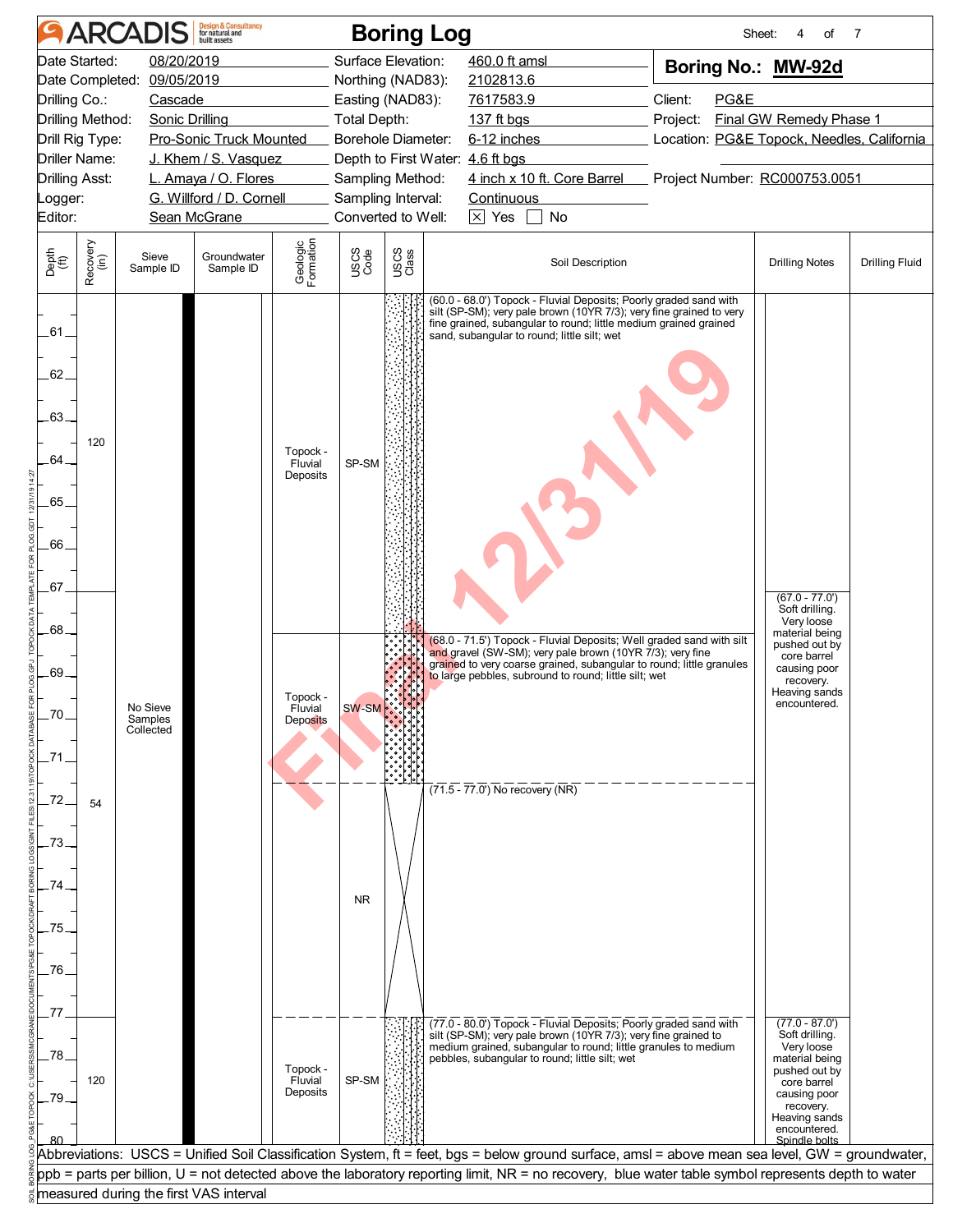|                                                                                                                                                                                                                                                                                                                                          | <b>ARCADIS</b>                         | <b>Design &amp; Consultancy</b><br>for natural and                |                                 |                                                                                                                                                                                                       | <b>Boring Log</b> |                                                                                                                                                                                                                                                                                                                        |                                                                                                                                                                    | 5<br>Sheet:<br>of                                              | 7                     |
|------------------------------------------------------------------------------------------------------------------------------------------------------------------------------------------------------------------------------------------------------------------------------------------------------------------------------------------|----------------------------------------|-------------------------------------------------------------------|---------------------------------|-------------------------------------------------------------------------------------------------------------------------------------------------------------------------------------------------------|-------------------|------------------------------------------------------------------------------------------------------------------------------------------------------------------------------------------------------------------------------------------------------------------------------------------------------------------------|--------------------------------------------------------------------------------------------------------------------------------------------------------------------|----------------------------------------------------------------|-----------------------|
| Date Started:<br>08/20/2019<br>09/05/2019<br>Date Completed:<br>Drilling Co.:<br>Cascade<br>Drilling Method:<br>Sonic Drilling<br>Pro-Sonic Truck Mounted<br>Drill Rig Type:<br><b>Driller Name:</b><br>J. Khem / S. Vasquez<br>Drilling Asst:<br>L. Amaya / O. Flores<br>G. Willford / D. Cornell<br>_ogger:<br>Editor:<br>Sean McGrane |                                        |                                                                   |                                 | Surface Elevation:<br>Northing (NAD83):<br>Easting (NAD83):<br>Total Depth:<br>Borehole Diameter:<br>Depth to First Water: 4.6 ft bgs<br>Sampling Method:<br>Sampling Interval:<br>Converted to Well: |                   | 460.0 ft amsl<br>2102813.6<br>7617583.9<br>137 ft bgs<br>6-12 inches<br>4 inch x 10 ft. Core Barrel<br><b>Continuous</b><br>$\times$ Yes<br>No                                                                                                                                                                         | Boring No.: MW-92d<br>Client:<br>PG&E<br><b>Final GW Remedy Phase 1</b><br>Project:<br>Location: PG&E Topock, Needles, California<br>Project Number: RC000753.0051 |                                                                |                       |
| Recovery<br>(in)<br>Depth<br>(ft)                                                                                                                                                                                                                                                                                                        | Sieve<br>Sample ID                     | Groundwater<br>Sample ID                                          | Geologic<br>Formation           | USCS<br>Code                                                                                                                                                                                          | USCS<br>Class     | Soil Description                                                                                                                                                                                                                                                                                                       |                                                                                                                                                                    | <b>Drilling Notes</b>                                          | <b>Drilling Fluid</b> |
| .81.<br>82.<br>.83.<br>120<br>84<br>85<br>86<br>.87                                                                                                                                                                                                                                                                                      |                                        |                                                                   | Topock -<br>Fluvial<br>Deposits | SW-SM                                                                                                                                                                                                 |                   | (80.0 - 87.5') Topock - Fluvial Deposits; Well graded sand with silt<br>and gravel (SW-SM); very fine grained to very coarse grained,<br>subangular to round; some granules to very large pebbles,<br>subround to round; little silt; trace small cobbles, subround; wet                                               |                                                                                                                                                                    | broke while<br>advancing<br>6-inch casing.<br>$(87.0 - 97.0')$ |                       |
| .88<br>.89<br>.90<br>.91<br>92<br>120<br>.93<br>94<br>95                                                                                                                                                                                                                                                                                 | No Sieve<br>Samples<br>Collected       | MW-Y-VAS-<br>92-97<br>$(0.31$ ppb)<br>$8/22/2019$<br>11:43        | Topock -<br>Fluvial<br>Deposits | <b>SM</b>                                                                                                                                                                                             |                   | (87.5 - 97.0') Topock - Fluvial Deposits; Silty sand with gravel<br>(SM); pale brown (10YR 6/3); very fine grained to coarse grained,<br>subangular to round; little granules to medium pebbles,<br>subangular to round; little silt; trace small cobbles, round; trace<br>clay; wet<br>(88.0 - 88.2'); fat clay lense |                                                                                                                                                                    | Soft drilling.<br>Heaving sands<br>encountered.                |                       |
| .96<br>.97                                                                                                                                                                                                                                                                                                                               |                                        |                                                                   |                                 |                                                                                                                                                                                                       |                   | (97.0 - 101.6') Topock - Fluvial Deposits; Silty sand with gravel                                                                                                                                                                                                                                                      |                                                                                                                                                                    |                                                                | $(97.0 - 107.0')$     |
| .98<br>72<br>-99                                                                                                                                                                                                                                                                                                                         |                                        | MW-Y`-<br>VAS-98-103<br>$(<0.033$ U<br>ppb)<br>8/23/2019<br>21:24 | Topock -<br>Fluvial<br>Deposits | <b>SM</b>                                                                                                                                                                                             | moist             | (SM); pale brown (10YR 6/3) some gray (10YR 6/1); very fine<br>grained to coarse grained, subangular to round; little granules to<br>large pebbles, subangular to round; little silt; trace clay; wet to                                                                                                               |                                                                                                                                                                    |                                                                | No water used         |
|                                                                                                                                                                                                                                                                                                                                          |                                        |                                                                   |                                 |                                                                                                                                                                                                       |                   | Abbreviations:  USCS = Unified Soil Classification System, ft = feet, bgs = below ground surface, amsl = above mean sea level, GW = groundwater,<br>ppb = parts per billion, U = not detected above the laboratory reporting limit, NR = no recovery, blue water table symbol represents depth to water                |                                                                                                                                                                    |                                                                |                       |
|                                                                                                                                                                                                                                                                                                                                          | measured during the first VAS interval |                                                                   |                                 |                                                                                                                                                                                                       |                   |                                                                                                                                                                                                                                                                                                                        |                                                                                                                                                                    |                                                                |                       |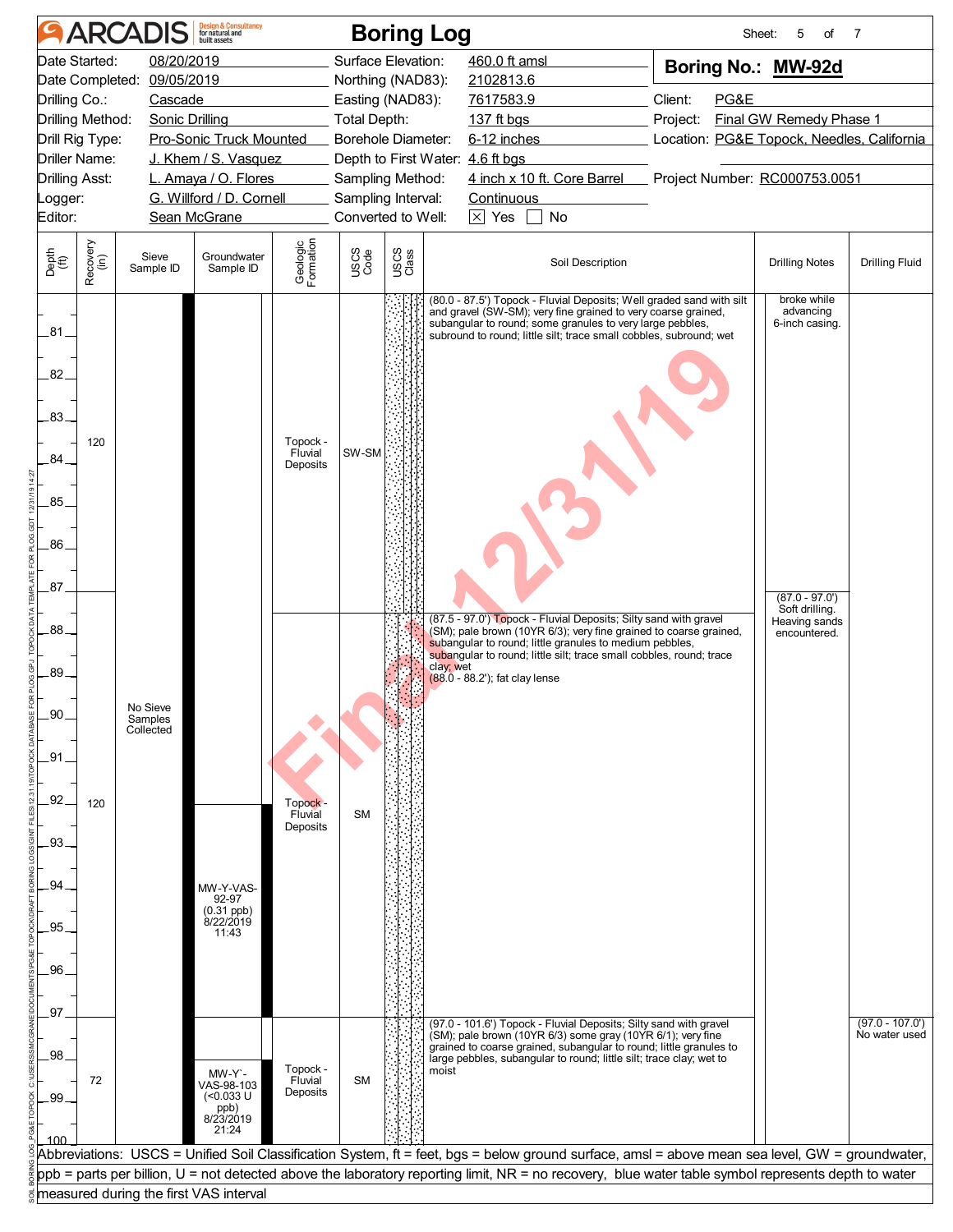![](_page_12_Figure_0.jpeg)